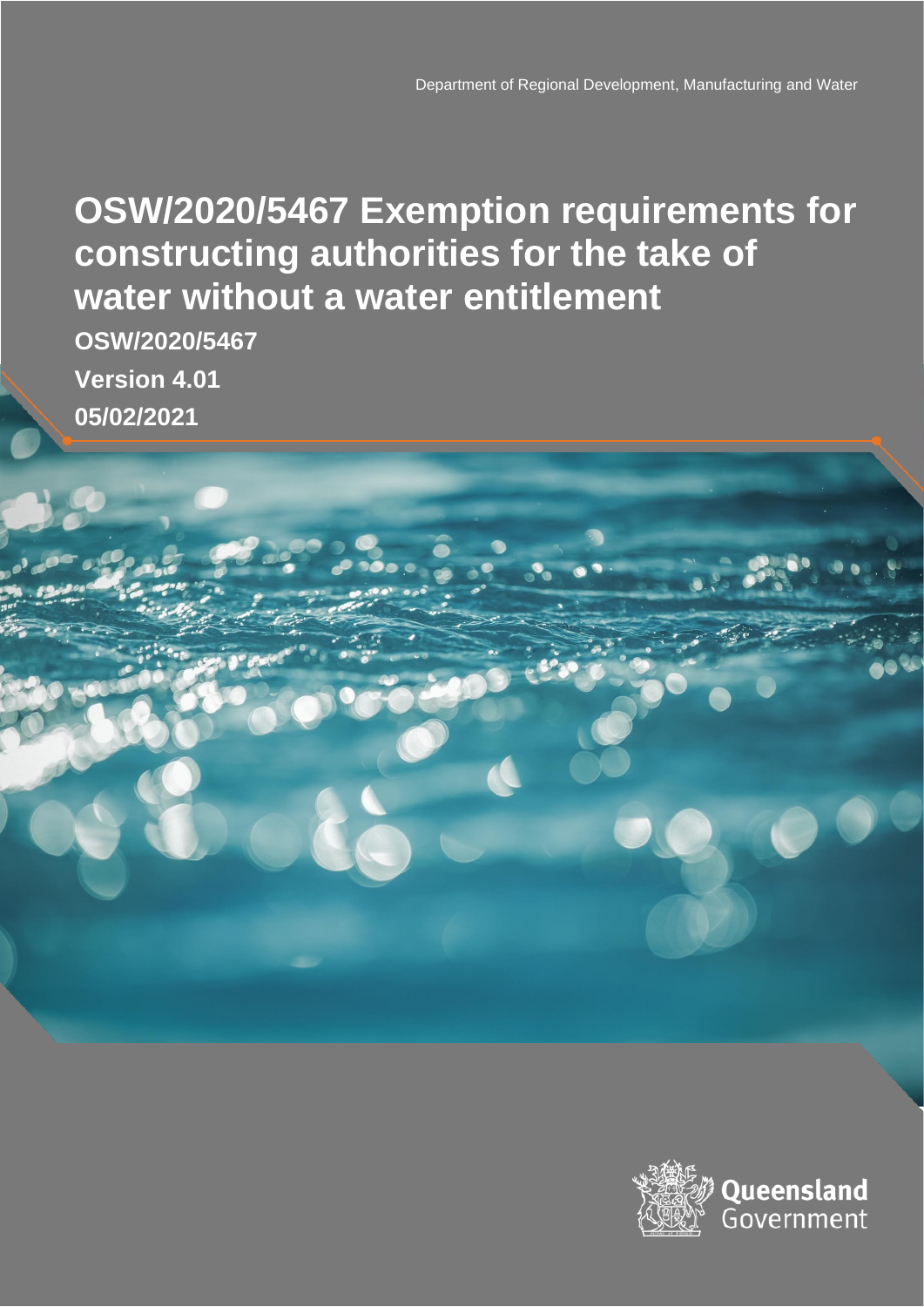This publication has been compiled by Department of Regional Development, Manufacturing and Water

© State of Queensland, 2021

The Queensland Government supports and encourages the dissemination and exchange of its information. The copyright in this publication is licensed under a Creative Commons Attribution 4.0 International (CC BY 4.0) licence.



Under this licence you are free, without having to seek our permission, to use this publication in accordance with the licence terms. You must keep intact the copyright notice and attribute the State of Queensland as the source of the publication.

Note: Some content in this publication may have different licence terms as indicated.

For more information on this licence, visit https://creativecommons.org/licenses/by/4.0/.

The information contained herein is subject to change without notice. The Queensland Government shall not be liable for technical or other errors or omissions contained herein. The reader/user accepts all risks and responsibility for losses, damages, costs and other consequences resulting directly or indirectly from using this information.

#### **Interpreter statement**:

The Queensland Government is committed to providing accessible services to Queenslanders from all culturally and linguistically diverse backgrounds. If you have difficulty in understanding this document, you can contact us within Australia on 13QGOV (13 74 68) and we will arrange an interpreter to effectively communicate the report to you.

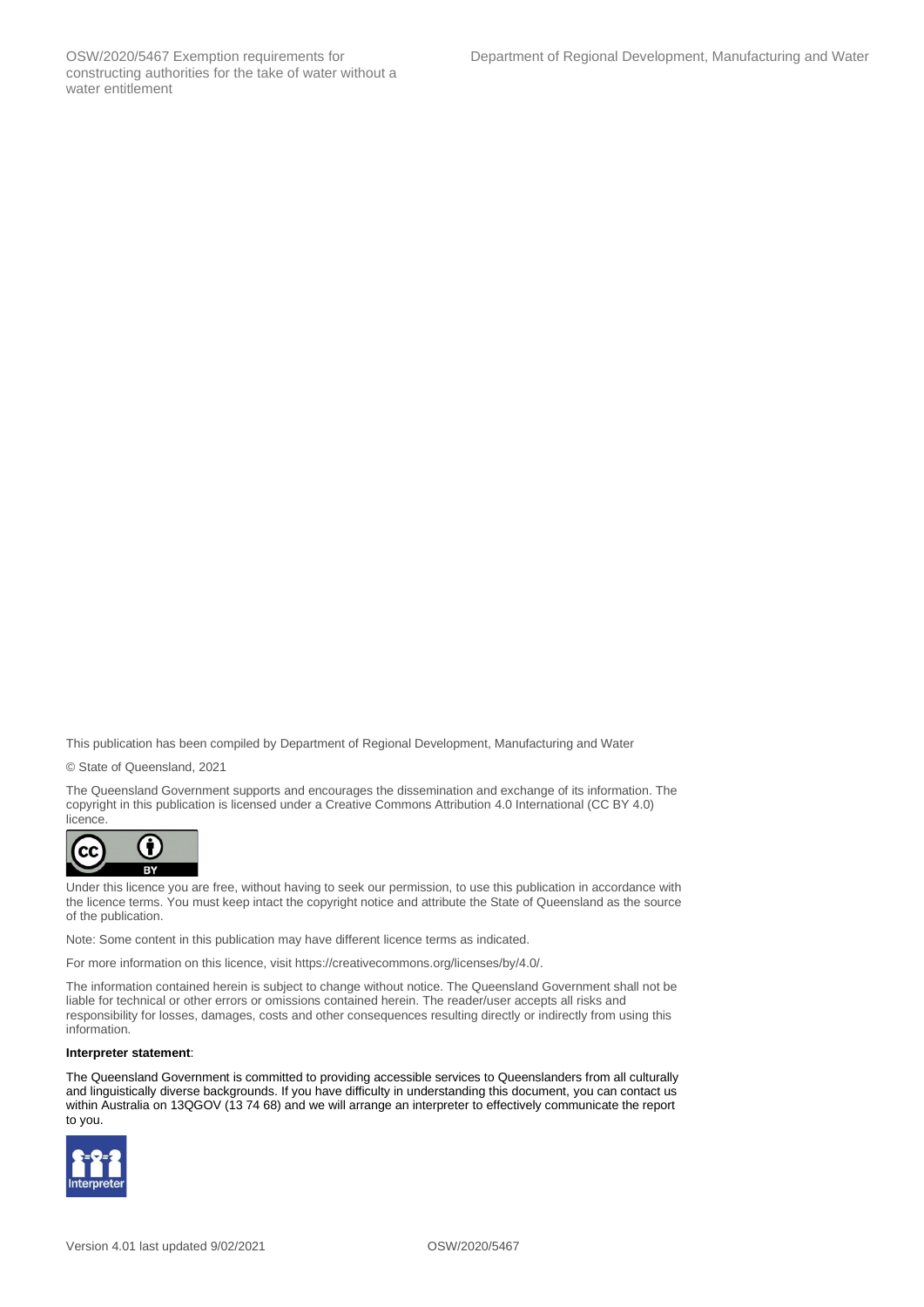#### Version History

| <b>Version</b> | <b>Date</b> | <b>Comments</b>                                                                                                                                                                                                                                                                                                                                                                                                                                                                                                                                                   |
|----------------|-------------|-------------------------------------------------------------------------------------------------------------------------------------------------------------------------------------------------------------------------------------------------------------------------------------------------------------------------------------------------------------------------------------------------------------------------------------------------------------------------------------------------------------------------------------------------------------------|
| 1.00           | 5/05/2011   | Endorsed by Director-General.                                                                                                                                                                                                                                                                                                                                                                                                                                                                                                                                     |
| 2.00           | 6/07/2011   | Amendments include: minor amendments to better define constructing<br>authorities, purposes for which water may be taken, legislative responsibilities,<br>works requirements and matters for consideration for the constructing authority;<br>inclusions of three mandatory conditions relating to the flow of water and depth of<br>water in waterholes or lakes; and requirements for the constructing authority to<br>keep records for the take of water.                                                                                                     |
| 3.00           | 27/09/2013  | Endorsed by Director, Water Services Support.                                                                                                                                                                                                                                                                                                                                                                                                                                                                                                                     |
|                |             | Amendments include: streamlining of document content to simplify; inclusion of<br>an amended diagram; application of new template.                                                                                                                                                                                                                                                                                                                                                                                                                                |
| 3.01           | 16/05/2014  | Title of the document has been amended in line with changes to section 52AAB<br>of the Water Regulation 2002 which was passed on 15 May 2014. Previous title<br>was Protocol-Authorised taking of water without a water entitlement.<br>Changed document ID number from WAP/2011/4768 to WSS/2013/666.                                                                                                                                                                                                                                                            |
| 3.02           | 06/12/2016  | Amended to update section references to be consistent with the Water Reform<br>and Other Legislative Amendment Act 2014.<br>Updated departmental template.                                                                                                                                                                                                                                                                                                                                                                                                        |
|                |             |                                                                                                                                                                                                                                                                                                                                                                                                                                                                                                                                                                   |
| 3.03           | 19/12/2017  | Minor amendment associated with implementation of the Water Plan (Great<br>Artesian Basin and Other Regional Aquifers) 2017 which replaced Water Plan<br>(Great Artesian Basin) 2006 on the 2 September 2017.                                                                                                                                                                                                                                                                                                                                                     |
| 3.04           | 21/08/2018  | Amendment to minimum requirements to specify a maximum permissible volume<br>that may be taken under this exemption.                                                                                                                                                                                                                                                                                                                                                                                                                                              |
| 3.05           | 11/10/2019  | Amendment to sections 2 and 3 regarding notification and record keeping<br>requirements for the take of overland flow water. Amendment to section 2<br>regarding notification of water taken from a QPWS managed area.                                                                                                                                                                                                                                                                                                                                            |
| 3.06           | 07/07/2020  | Amendments to section 1 to clarify exemption regarding take of OLF water,<br>section 2 to identify constructing authority as the responsible entity, section 4 to<br>clarify minimum requirements for extraction from bed sands and to remove the<br>permissible maximum volume of 50 ML.                                                                                                                                                                                                                                                                         |
| 4.00           | 29/09/2020  | Amendments to remove reference to section 101 of the Water Act 2000 and<br>requirement 7 in section 4; provide clarification on who can use the document<br>and who can submit notifications; provide clarification on when an entitlement is<br>required and other approvals required under legislation; provide clarification in<br>section 4 the take of water must not be within 5 kilometres of a groundwater<br>dependent ecosystem spring and must not exceed 2 megalitres in a water year.<br>Updated copyright statement.<br>Document ID update to: 5467 |
| 4.01           | 09/02/2021  | Departmental rebranding.                                                                                                                                                                                                                                                                                                                                                                                                                                                                                                                                          |
|                |             | Amendment to include lodgment of notification online.                                                                                                                                                                                                                                                                                                                                                                                                                                                                                                             |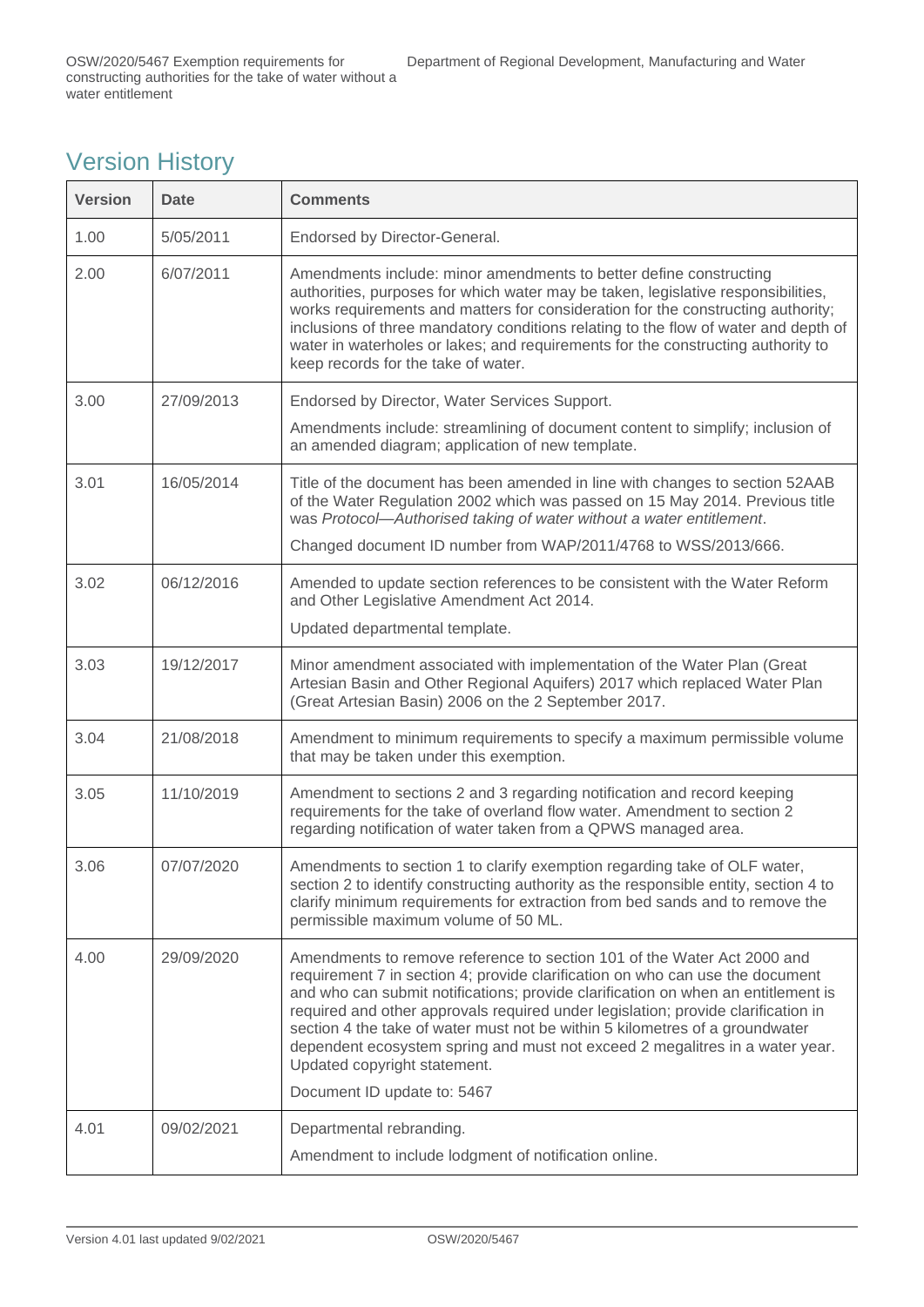#### Approval

| <b>Position</b>                      | <b>Name</b> | <b>Date</b> |
|--------------------------------------|-------------|-------------|
| Director, Divisional Support (Water) | lan Gordon  | 09/02/2021  |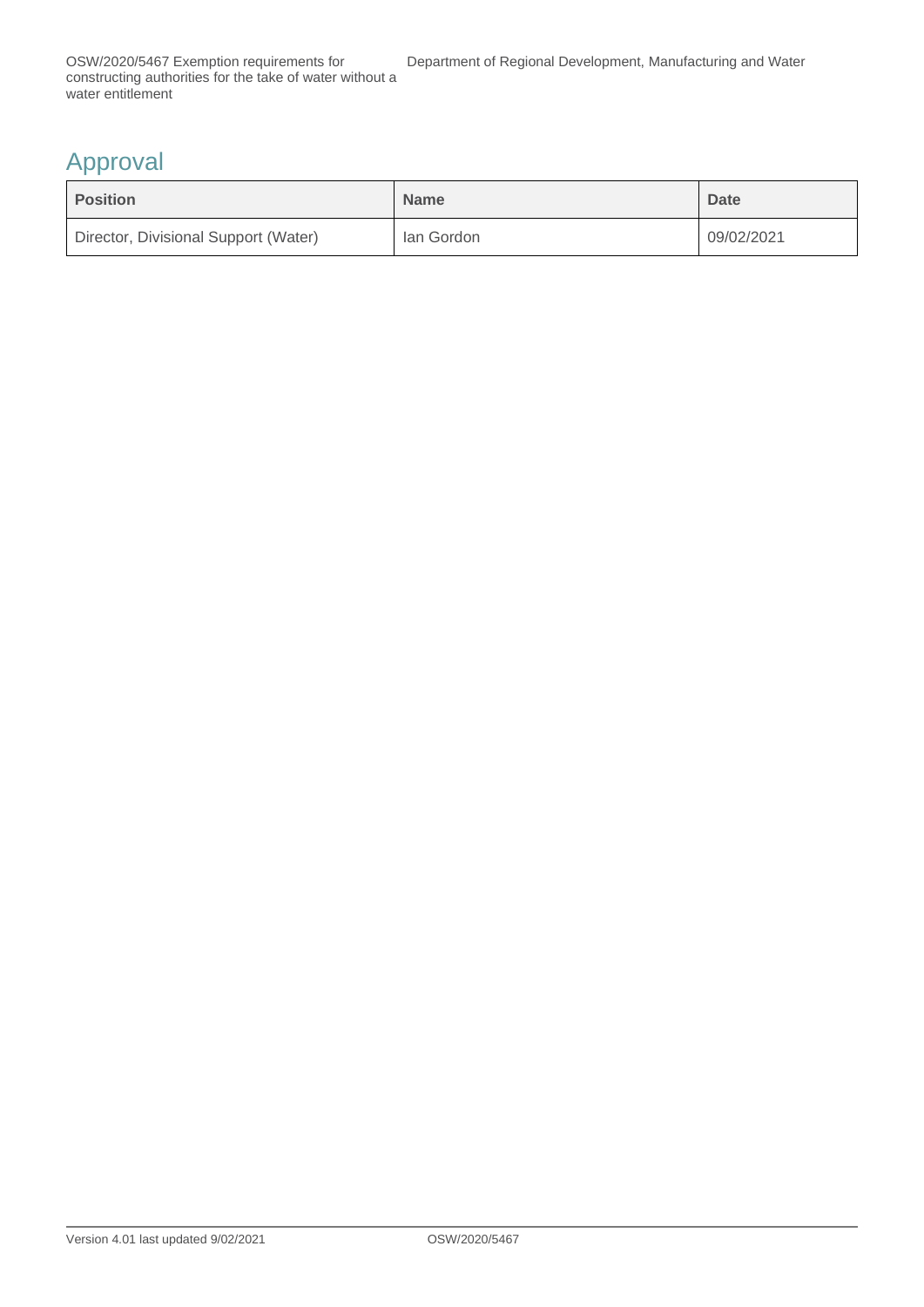# **Contents**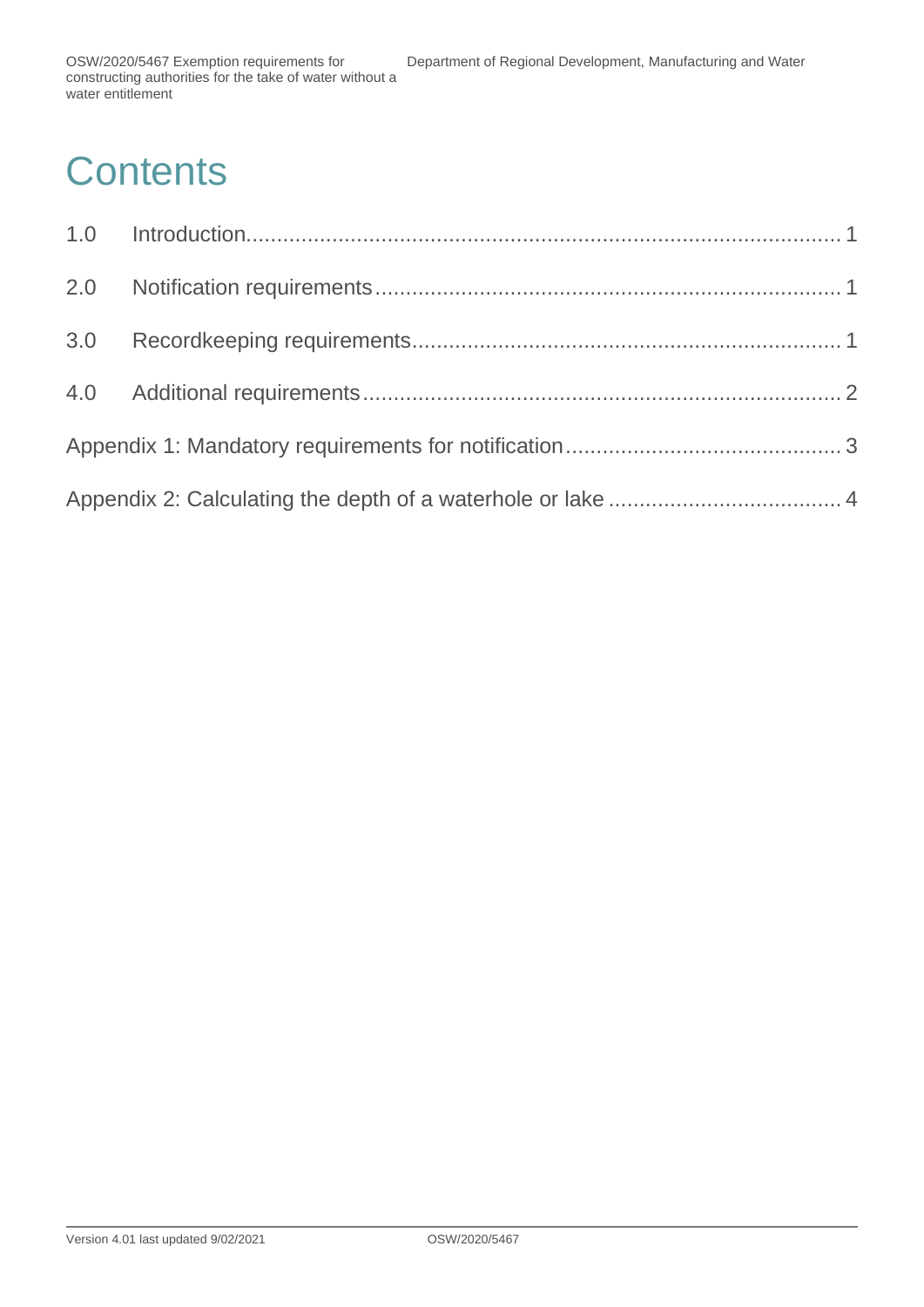## <span id="page-5-0"></span>1.0 Introduction

Section 99 of the *Water Act 2000* (Water Act), in combination with sections 23 and 24 of the Water Regulation 2016 (Water Regulation) provides a statutory authorisation for a constructing authority to take water, subject to the condition that the taking of water by a constructing authority is done in accordance with this document. A constructing authority is defined in schedule 2 of the *Acquisition of Land Act 1967* and includes state government departments and local governments.

Contractors, subcontractors and other agents engaged by a constructing authority may also take water on behalf of a constructing authority for the purpose of constructing or maintaining infrastructure, provided it is done in accordance with the requirements set out in this document.

The requirements provide protection for other water users and the environment to ensure there are minimal adverse impacts as a result of the take of water.

If all the requirements cannot be met, an appropriate authorisation or entitlement under the Water Act will be required prior to taking water or the taking of water may be considered a breach under the Water Act.

This document does not exempt the user from meeting the requirements of other legislation or obtaining any other authority that may be required before commencing the take of water. For example, landowner's consent or approval under the *Vegetation Management Act 1999*, *Stock Route Management Act 2002*, *Planning Act 2016* or other relevant legislation.

### <span id="page-5-1"></span>2.0 Notification requirements

The constructing authority, contractor, subcontractor or other agent acting on the constructing authority's behalf, must notify the chief executive 10 business days (or a shorter period approved by the chief executive) before taking any water under section 99 of the Water Act, using either:

- the form in Appendix 1 or
- the online lodgement [https://www.business.qld.gov.au/industries/mining-energy](https://www.business.qld.gov.au/industries/mining-energy-water/water/authorisations/industry-government)[water/water/authorisations/industry-government.](https://www.business.qld.gov.au/industries/mining-energy-water/water/authorisations/industry-government)

Following notification, the chief executive may impose, by notice, additional conditions to the requirements set out in this document.

# <span id="page-5-2"></span>3.0 Recordkeeping requirements

The constructing authority, contractor, subcontractor or other agent acting on the constructing authority's behalf, must record details of the water taken and retain the records for a period of two years. For each take of water, the minimum information that must be recorded includes:

- the date the water was taken
- the time the take commenced and ceased
- the purpose for which the water was taken
- the source of water (e.g. the name of the watercourse, lake, spring, underground water or overland flow)
	- o if applicable, the relevant works number of the overland flow storage
- the location from where the water was taken, including latitudinal and longitudinal coordinates including the specified datum, and adjacent lot on plan details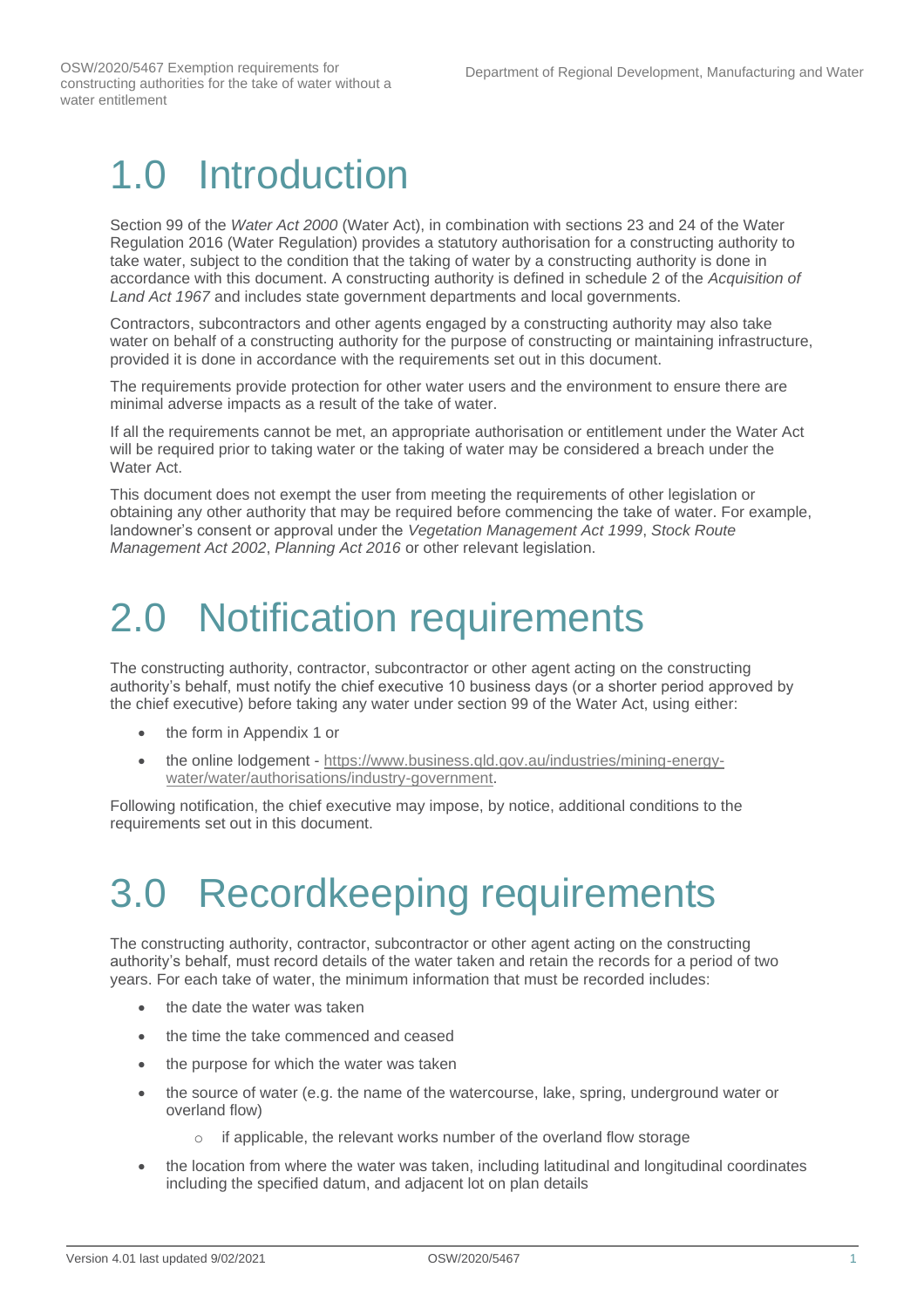- the volume of water taken
- any identified impacts on the environment and measures to remedy such impacts
- any concerns or issues raised by other water users and arrangements put in place to address these.

A constructing authority, contractor, subcontractor or other agent acting on the constructing authority's behalf that are taking water from a non-flowing waterhole or lake must also record:

- the estimated depth of the waterhole at full supply level
- the calculated depth of the waterhole at 75 per cent of full supply level (see Appendix 2)
- the estimated depth of the waterhole or lake at the commencement of the take of water
- the estimated depth of the waterhole or lake at the cessation of the take of water.

### <span id="page-6-0"></span>4.0 Additional requirements

In addition to the requirements set out in sections 2 and 3, the requirements outlined below must also be achieved to comply with this document.

- 1. The take of water from a groundwater unit, listed in schedule 3 of the Water Plan (Great Artesian Basin and Other Regional Aquifers) 2017, within 5 kilometres of a spring identified in the GABORA groundwater dependent ecosystems springs layer on the Queensland Globe, must not exceed 2 megalitres in a water year.
- 2. The take of underground water must be through an existing, lawfully constructed bore.
- 3. If there is a flow in the watercourse, the take of water must stop if the take causes the flow, immediately downstream of the point of take, to cease.
- 4. If there is no flow in the watercourse, the take of water from a naturally occurring waterhole or lake must not reduce the depth of the waterhole or lake to (whichever is the greater):
	- a. less than 0.5 metres
	- b. less than 75 per cent of its full supply level (see Appendix 2).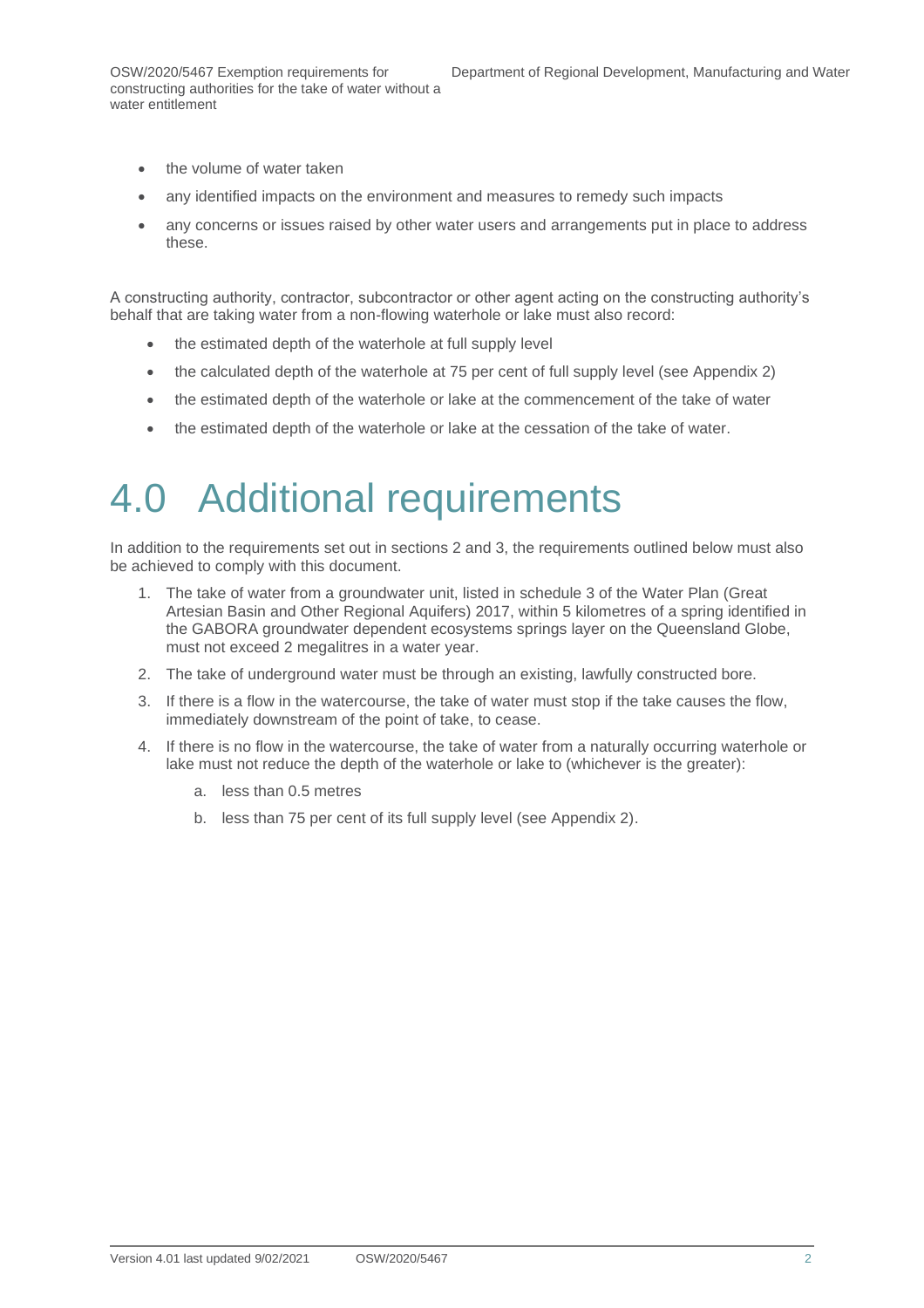#### <span id="page-7-0"></span>Appendix 1: Mandatory requirements for notification

Collection of information as part of this notification is authorised under section 99 of the *Water Act 2000* and will be used by the department for processing your notification. Contact details provided will be used by the department for the purpose of communications under the *Water Act 2000*. For these purposes disclosure to other third parties may be required by or of the department. The information may be searchable, disclosed to and used by the public as allowed, authorised or required by legislation.

| <b>Notification requirement</b>                                                                                                                                                                                  | <b>Details</b>                                                                                                                                                                                          |
|------------------------------------------------------------------------------------------------------------------------------------------------------------------------------------------------------------------|---------------------------------------------------------------------------------------------------------------------------------------------------------------------------------------------------------|
| Name of the constructing authority (Local<br>Government or State Government department)                                                                                                                          | Tick here if you are notifying as the<br>constructing authority                                                                                                                                         |
| Constructing authority – contact details of the<br>responsible person                                                                                                                                            |                                                                                                                                                                                                         |
| Name of contractor, subcontractor or other agent<br>acting on the constructing authority's behalf and<br>the contract reference number                                                                           | Tick here if you are notifying as a contractor or<br>subcontractor                                                                                                                                      |
| Contractor, subcontractor or other agent – contact<br>details of the responsible person                                                                                                                          |                                                                                                                                                                                                         |
| Purpose for which the water will be taken                                                                                                                                                                        |                                                                                                                                                                                                         |
| Name(s) of the water source(s) (watercourse, lake,<br>spring, underground water or overland flow) from<br>which the water is intended to be taken                                                                |                                                                                                                                                                                                         |
| If applicable, overland flow works number (if water<br>is taken from an overland flow storage)                                                                                                                   |                                                                                                                                                                                                         |
| Location(s) (lot/plan, street address,<br>latitude/longitude in decimal degrees with the<br>specified datum and/or northing/easting) of where<br>the water is intended to be taken                               |                                                                                                                                                                                                         |
| Proposed commencement date (must be no less<br>than 10 business days from lodgement date) and<br>proposed completion date                                                                                        |                                                                                                                                                                                                         |
| Anticipated volume of water to be taken during<br>each year (i.e. between 1 July to 30 June) or part<br>thereof                                                                                                  |                                                                                                                                                                                                         |
| For water to be taken from within the area<br>benefited by a water supply scheme, written<br>approval from the interim resource operation<br>licence, resource operation licence, distribution<br>licence holder | Attach documents as required                                                                                                                                                                            |
| Notification if through a metered entitlement                                                                                                                                                                    | Attach a completed "Notification of the volume of<br>water taken by a constructing authority from a<br>metered entitlement" (W2F107) form, published on<br>the Business Queensland website, as required |
| Maps and/or aerial photos to show the proposed<br>sites for water to be taken (e.g. cadastral maps,<br>QLD Globe map)                                                                                            | Attach documents as required                                                                                                                                                                            |
| Method of take (e.g. water truck, stationary pump)                                                                                                                                                               |                                                                                                                                                                                                         |
| Estimated rate of take (I/s, ML/day)                                                                                                                                                                             |                                                                                                                                                                                                         |
| Provide details, if the site is within a Queensland<br>Parks and Wildlife Services area.                                                                                                                         |                                                                                                                                                                                                         |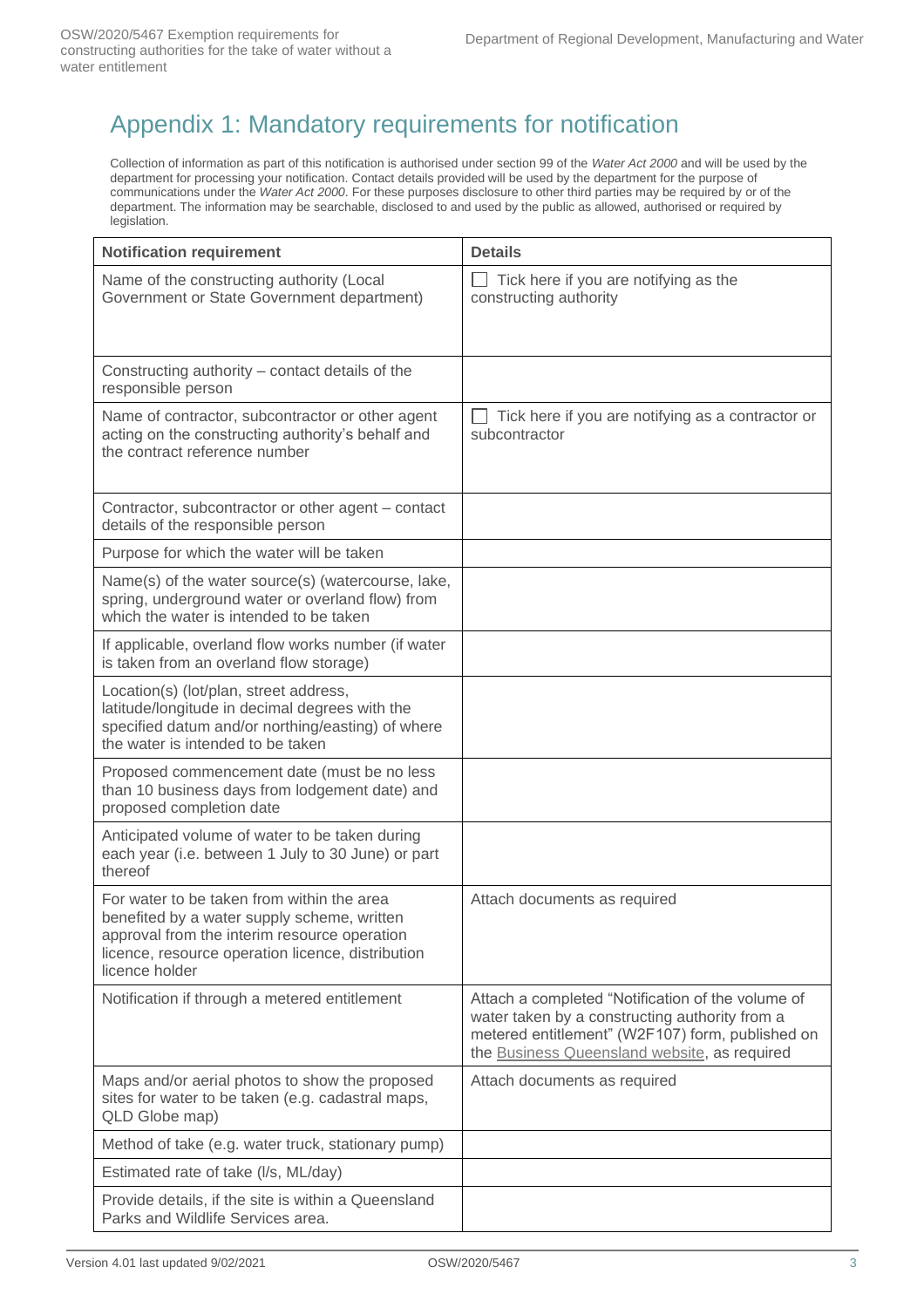OSW/2020/5467 Exemption requirements for constructing authorities for the take of water without a water entitlement

### Appendix 2: Calculating the depth of a waterhole or lake

<span id="page-8-0"></span>